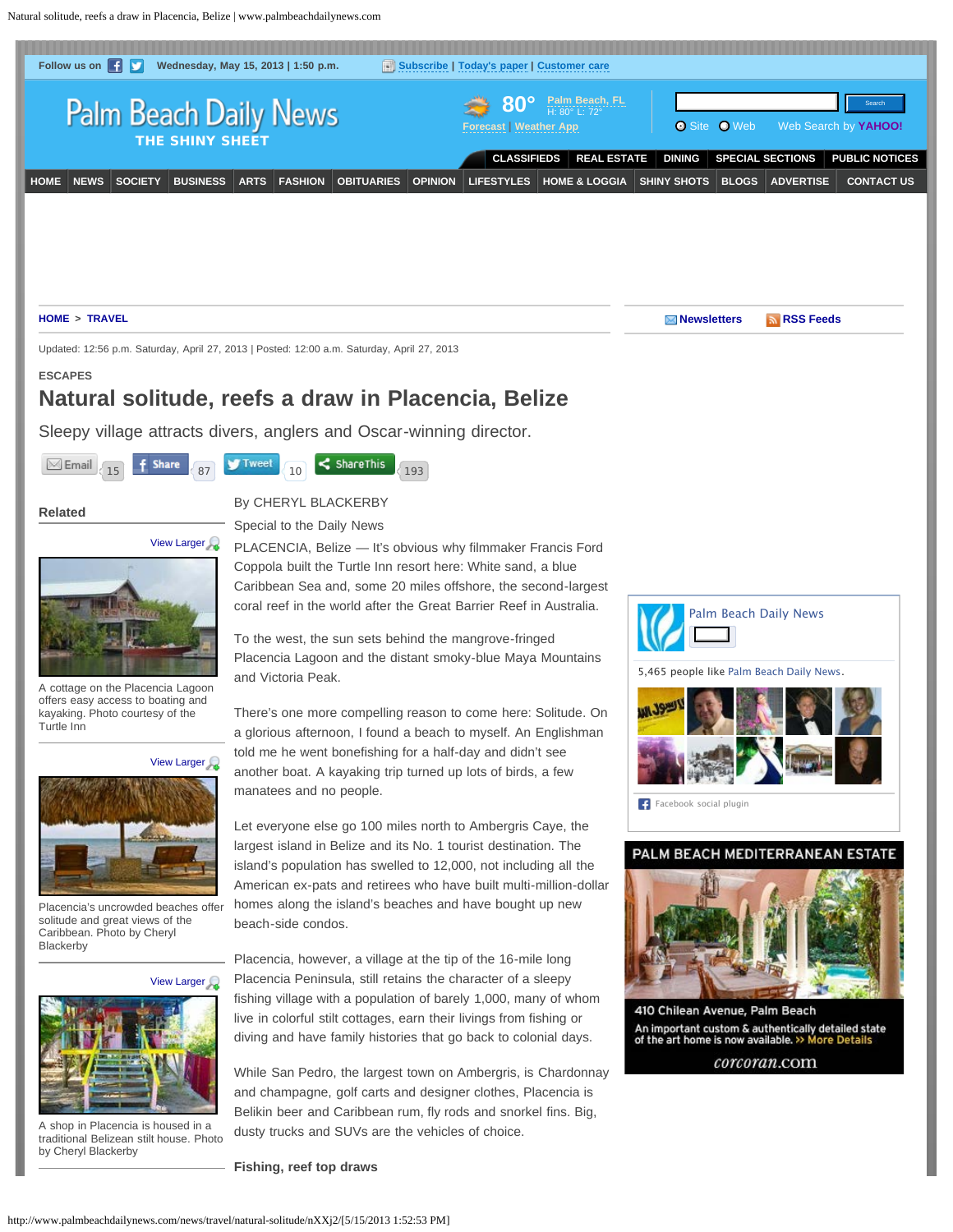## Natural solitude, reefs a draw in Placencia, Belize | www.palmbeachdailynews.com



A chapel by the sea is popular for weddings. Photo by Cheryl Blackerby

**[View Larger](http://media.cmgdigital.com/shared/lt/lt_cache/thumbnail/960/img/photos/2013/04/25/c4/12/Turtle_Inn_Cottages_1.jpg)** 



Filmmaker Francis Ford Coppola built Bali-inspired thatched-roof cottages on the beach at Turtle Inn. Photo courtesy of the Turtle Inn

**[View Larger](http://media.cmgdigital.com/shared/lt/lt_cache/thumbnail/960/img/photos/2013/04/25/1e/dc/Balinese_Cottage.jpg)** 



Cottages at Turtle Inn have furnishings from Bali. Photo courtesy of the Turtle Inn

Actors and CEOs come to Placencia, but the real stars are some of the world's most highly regarded fishing guides, who are attractions in themselves for the stories they tell at local thatched-roof watering holes.

Placencia is a haven for every level of fly fisherman. Experts aim for salt-water fly fishing's grand slam: permit, bonefish, tarpon and snook.

Placencia, called the "Permit Capital of the World," attracts anglers who travel thousands of miles just to stalk this prized game fish. There also are plenty of wahoo, sailfish, marlin and kingfish. It's a favorite spot for fly fishermen who go after the elusive bonefish, the "gray ghosts of the sea."

Divers are drawn here just for the chance of swimming alongside a 50-foot, 50,000-pound whale shark, the world's biggest fish. Each March, the village celebrates the gentle giant with Whale Shark Day.

But the main attraction is the Belize Barrier Reef, part of the Mesoamerican Reef system stretching nearly 700 miles from the northern tip of Mexico and along the coasts of Belize, Guatemala and Honduras.

The reef is close to shore, from 50 feet to 25 miles, making it easy for divers and snorkelers, who can see 70 varieties of coral including branching fire, rose lace and blushing star. The reef provides homes and food to more than 500 species of fish.

Charles Darwin called it "the most remarkable reef in the West Indies" when he visited nearly 170 years ago, and the more that scientists have learned about it over the decades, the more remarkable it seems.

Each year, 200,000 divers and snorkelers take to the Belizean waters to see firsthand what Darwin was talking about.

## **Quiet getaway**

Celebrities drift into Coppola Resort'sluxurious Bali-style Turtle Inn, a collection of thatched-roof cottages right on a white-sand beach. They relax in the spa and dine at the resort's three restaurants. Guests often stay here and then take a helicopter to Coppola's other Belize resort, Blancaneaux Lodge, in the Maya Mountains.

For such a small place, there are a dozen other excellent beachfront resorts including the friendly Robert's Grove Beach Resort, the elegant Chabil Mar, and Hamanasi Adventure and Dive Resort, a favorite of divers, fishermen and hikers.

The Turtle Inn's guests want to enjoy nature away from the crowds. Coppola, the Oscar-winning director of films such as *The Godfather* and *Apocalypse Now*, often stays in the resort's Family Pavilion, a three-bedroom, seaside Balinese-style cottage with a thatched roof. His nephew, Nicolas Cage, brings his family and friends.

During my visit, an English rock band — pale, skinny and wearing tiny European-style swimwear — spent an afternoon by one of the pools. I never found out the name of the band, but I hoped they put on a few pounds at Coppola's Mare restaurant, which has a Neapolitan brick oven for making pizzas. Of course, the food has to be washed down with wine from Coppola's California vineyards.